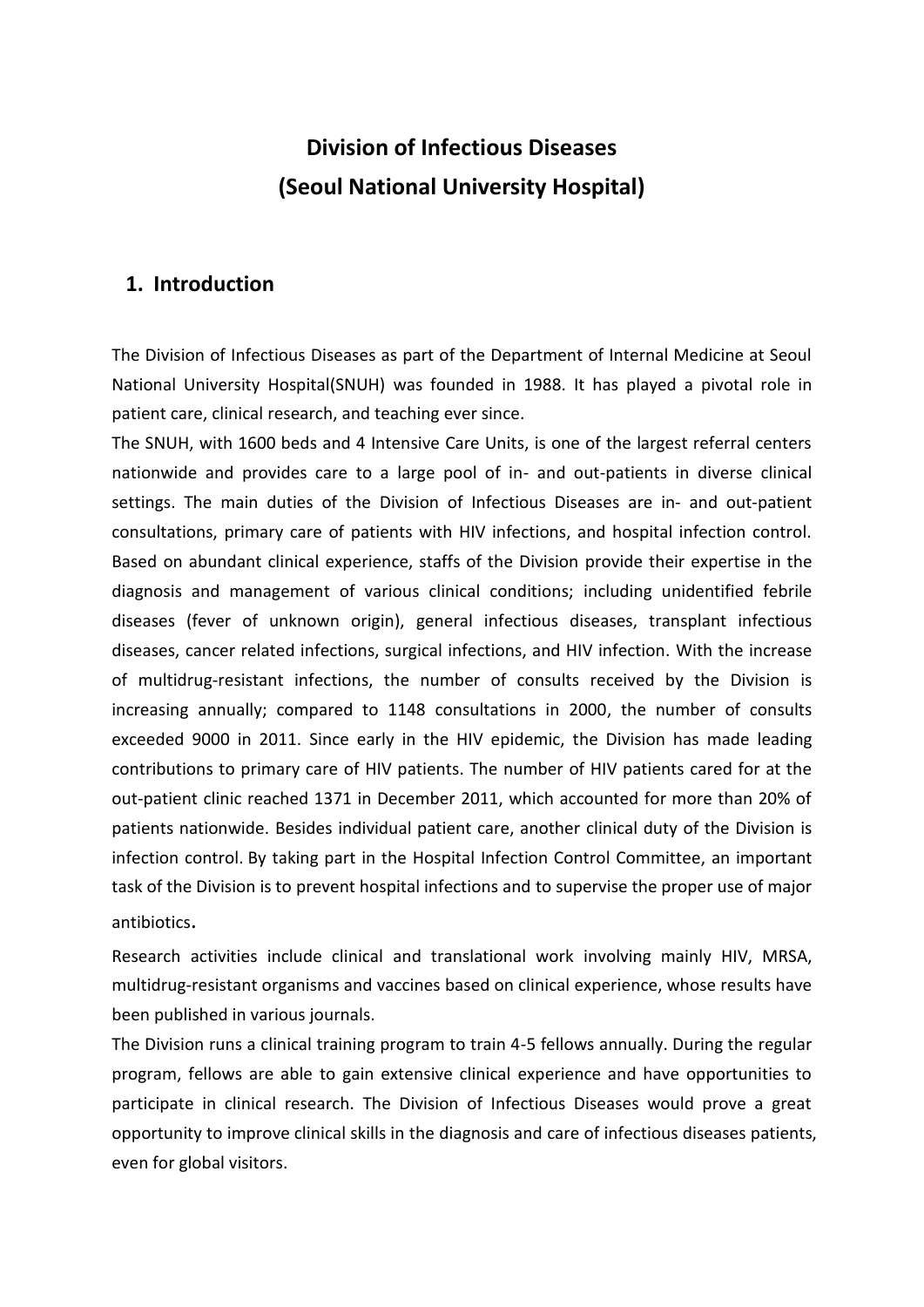# **Short-term visiting fellowship program**

Our program offers training opportunities in mainly clinical practice and education, which include clinical infectious diseases in both in- and out-patient settings and medical microbiology. It is designed to provide comprehensive clinical training in the principles and practice of infectious diseases.

### **1) Duration**

 $\rightarrow$  4-week courses

#### **2) Accomodations**

 $\rightarrow$  The medical dormitory or other nearby accomodations within walking distance

#### **3) Educational contents**

- a. Ward meeting (daily 8:30)
	- : a briefing of new admissions and clinical progress of the Division's in-patients.
- b. In-patient ward rounds
- c. Consult rounds
- d. Out-patient clinic observation sessions
- e. Conferences/Meetings:
	- Lab Meeting (weekly on Monday noon)
		- : reviewing microbiological isolates and their antibiotic susceptibility with clinical microbiologists
	- Hematology Meeting (weekly on Tuesday 9:30 am)
		- : discussing febrile leukemic patients and hematologic patients with infectious concerns with hematology staffs
	- Liver Transplantation Meeting (monthly on the  $3^{rd}$  Tuesday 4:00 pm)
		- : discussing liver transplant recipients with infectious concerns with transplant surgeons
	- Case Conference (biweekly on Thursday 4:00 pm)
		- : educational conference discussing infectious disease patients with medical students and residents
- f. Research Meeting (weekly on Thursday 6:00 pm)
	- : discussing and reporting research activities in progress